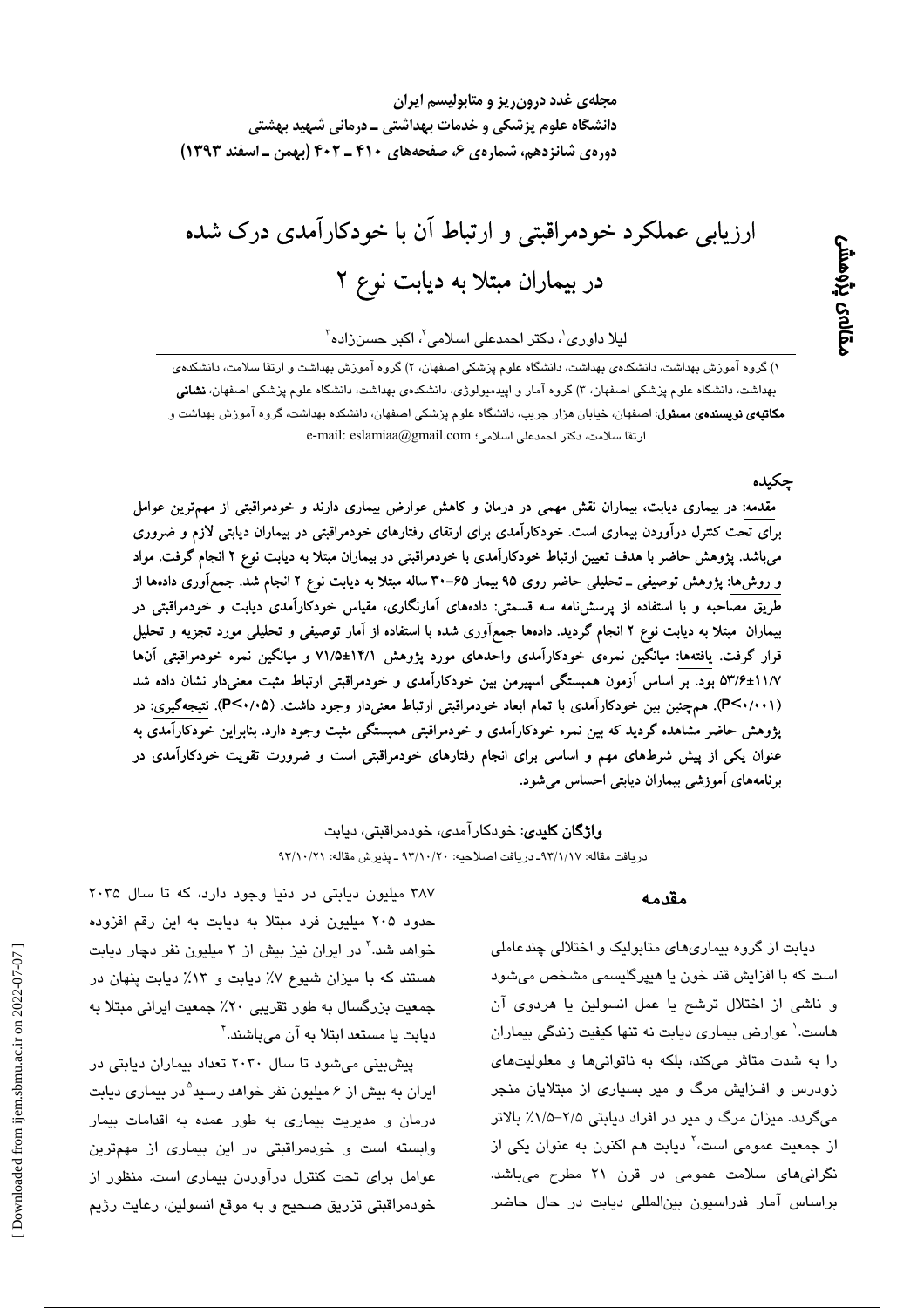غذايي، فعاليتهاي ورزشي منظم، شناسايي علايم افزايش قند خون، مصرف منظم داروها، مراقبت از پاها و افزایش کیفیت زندگی است. ٗ خودمراقبتی موجب ارتقای کیفی زندگی شده و در کاهش هزینهها موثر است و با پیگیری آن میتوان از عوارض حاد و مزمن بیماری پیشگیری کرد و یا بروز آن را به تعویق انداخت.<sup>۷</sup> بهبود یابیندی به رفتارهای خودمراقبتی اولین قدم برای کمک به بیماران برای مراقبت و مدیریت بهتر بیماری میباشد. بررسی کونولیر<sup>:</sup> و همکــــاران، هیسلر<sup>ة</sup> و همکاران، روبین" و محمــــودی حاکـــــی از اثـــر مثبت خودمراقبتی بر کنترل سطح قند خون HbA1c بود.''<sup>-^</sup>لی" در بررسی خود به این نتیجه رسید که بیماران مبتلا به دیابت که از توان خودمراقبتی کمتری برخوردارند دچار عوارض بیشتری از قبیل نابینایی، افسردگی، زخم پا و غیره میشوند.<sup>۷</sup>`خودمراقبتی در دیابت ممکن است تابعی از عوامل فردی، روانی و اجتماعی باشد. پژوهشهای کمی مقطعی نشان میدهند عوامل روان شناختی مانند باورهای بیمار از جمله خودکارآمد*ی* پایین خودمراقبتی را کاهش می،دهند.<sup>۱۳</sup> خودکارآمدی به معنی ایمانی است که شخص به خود دارد که رفتاری خاص را با موفقیت اجرا کند و انتظار یافتههای به دست آمده از آن را داشته باشد." خودکارآمدی روی انگیزهی فرد تاثیر گذاشته و او را به تلاش و مداومت در رفتار وا میدارد. اگر فرد درک بالایی از تواناییاش در به عهده گرفتن و کنترل بیماری دیابت داشته باشد بیشتر احتمال دارد در فعالیتهای خودمراقبتی مشارکت بیشتری داشته باشد و در نتیجه کیفیت زندگیاش نیز بهتــــر خواهد بود. نگاهی به بررسیهای گذشته نشان میدهد که یافتههای متفاوتی از تاثیر خودکارآمدی بر خودمراقبتی گزارش شده است. دیدارلو در پژوهش خود نشان داد که خودکارآمدی درک شده قویترین و موثرترین عامل برای تصمیم به انجام رفتار خودمراقبتی در بیماران دیابتی اســت.<sup>۱۵</sup> همچنین مطالعــات میدلتون<sup>٬</sup> و کامپبل<sup>۰٬</sup> و همکـــــاران نقـــش مهم خودکارآمدی را در کمک به بیماران برای مدیریت بهتر بیماری، کاهش اضطراب و فشار روانی، سازگاری بهتر با علایم و عوارض ناشی از بیماری نشان دادند.<sup>۱۶٬۱۷</sup> از سوی

 $i$  - Knowler

- ii Heisler
- iii Rubbin
- iv-Lee
- v Campbell

دیگر بررسیهای چیبوی<sup>iï</sup> و همکاران هیچ ارتباطی را بین خودکارآمدی و خودمراقبتی نشان نداد.^` دیابت یکی از بیماریهایی است که سهم عمده درمان آن به عهده خود بیمار واگذار شده است و امکان پذیر نیست که در تمام ساعتهای شبانه روز بیمار تحت نظارت پزشک و موسسات درمانی باشد. بنابراین انجام فعالیتهای خودمراقبتی در این بیماران به منظور کاهش دادن مشکلات ناشی از بیماری ضروری به نظر میرسد. از سوی دیگر هنــوز به اهمیت خودمراقبتی در کنترل بیماری و عوارض آن توجه مناسب و مطلوب نمیشود. بنابراین برای نشسان دادن اهمیت خودمراقبتی و تناقض یافتههای بررسیهای پیشین در مورد اثر خودکارآمدی بر رفتار خودمراقبتی مطالعهی حاضر با هدف تعیین ارتباط بین خودکارآمدی درک شده و خودمراقبتی بیماران دیابت طراحی گردید.

### مواد و روشها

مطالعهی حاضر از نوع توصیفی ـ تحلیلی بوده که به صورت مقطعی انجام شد. محیط پژوهش مرکز دیابت شهرستان خرم آباد و جامعهی پژوهش آن را تمام بیماران مبتلا به دیابت نوع ۲ مراجعه کننده به مرکز دیابت شهرستان خرمآباد تشكيل مىدادند. با مراجعه به مركز ديابت شهرستان خرمآباد پروندههای بیماران از نظر داشتن معیارهای ورود به مطالعه بررسی و به صورت تصادفی ساده ۹۵ بیمار واجد شرایط انتخاب گردید و با مراجعه به درب منازل بیماران مورد بررسی قرار گرفتند. معیارهای ورود به مطالعه شامل گذشت کمینه ۶ ماه از ابتلا به دیابت، سن بين ٣٠ تا ۶۵ سال، تحت درمان دارويي بودن (قرص يا انسولین)، و رضایت شفاهی برای شرکت در مطالعه بود. بیماران دیابتی که به حدی پیر و از کار افتاده بودند که قادر به فهم و پاسخگويي سوالات نبودند و همچنين آنهايي كه نسبت به زمان و مکان آگاهی نداشتند به مطالعه وارد نشدند. پرسشنامهای با سوالاتی که سازههای خودکارآمدی درک شده و رفتارهای خودمراقبتی را ارزیابی مینمود به انضمام متغيرهاي فردي سن، جنس، وضعيت تاهل، سطح تحصيلات، میزان درآمد خانواده، مدت ابتلا به دیابت، نوع درمان، ابتلا به عوارض دیابت، ابتلا به بیماری دیگر و ارزیابی کلی سلامت فرد طراحی گردید و از طریق ملاقات با بیماران در

vi - Middleton

vii - Chiebowy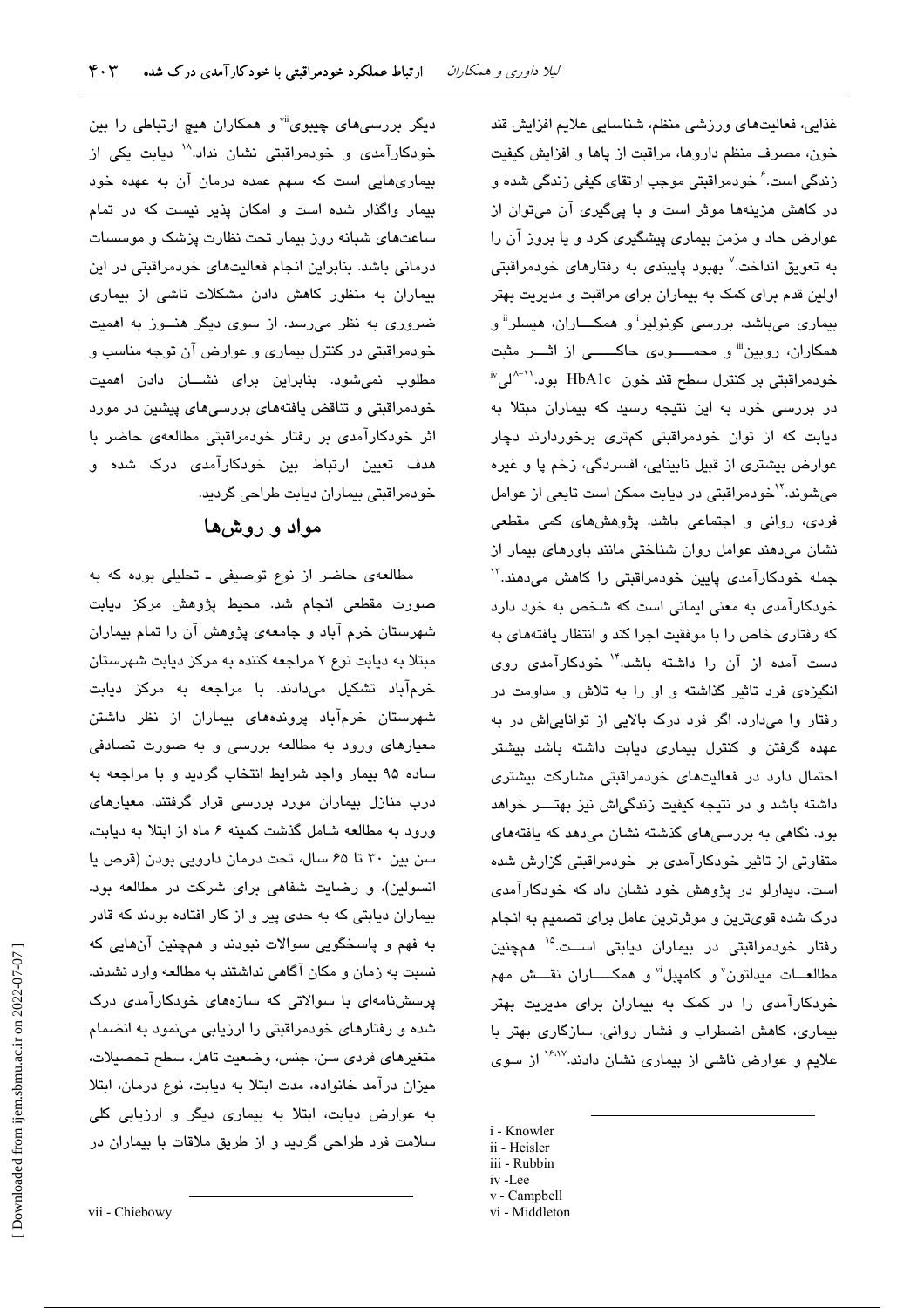این که سوال مفهوم منفی به نسبت سوالات دیگر دارد) قسمت فعالیت جسمانی از نمره میانگین گویههای ۵ و ۶، قسمت اندازهگیری قند خون نمره میانگین گویههای ۷ و۸، قسمت مراقبت از پا نمره میانگین گویههای ۹ و ۱۰، قسمت رژیم دارویی نمره میانگین گویههای ۱۱، ۱۲ و ۱۳ و در قسمت استعمال دخانیات از صفر و یک استفاده میگردد. به فردی که در ۷ روز گذشته در هیچ روزی رفتارهای خودمراقبتی در زمینههای ذکر شده را نداشت نمره صفر و به فردی در تمام ۷ روز مراقبتها را به صورت روزانه و کامل انجام داده بود نمره ۷ تعلق میگرفت و سایر افراد بر اساس تعداد روزهایی که اقدامات خودمراقبتی را انجام داده بودند امتیاز بین ۱ تا ۷ را کسب نمودند. دادههای جمع آوری شده با استفاده از نسخه ۲۰ نرمافزار SPSS و آزمونهای تی مستقل، آنالیز واریانس یک طرفسه برای ارتباط سنجی متغیــــرهای کیفی، ضریب همبستگی پیرسون برای ارتباط متغیرهای کمی و رگرسیون چند متغیره به منظور تعیین عوامل موثر بر خودمراقبتی مورد تجزیه و تحلیل قرار گرفت. سطح معنیداری در این بررسی ۰/۰۵ بود. به منظور رعایت ملاحظههای اخلاقی، در مورد پژوهش و اهداف آن به طور شفاف با تمام آزمودنیها صحبت شد و به آنها اطمینان داده شد دادههای به دست آمده فقط به منظور اهداف پژوهشی است و تمام دادههای افراد نزد پژوهشگر محرمانه خواهد ماند.

#### بافتهها

در بررسی حاضر تعداد ۹۵ نفر از بیماران مبتلا به دیابت نوع ۲ که در مرکز دیابت شهرستان خرمآباد پرونده داشتند مورد بررسی قرار گرفتند. ۶۰٪ از بیماران مورد بررسی زن و ۴۰٪ مرد بودهاند. میانگین سنی بیماران ۵۵/۸ سال با دامنهی سنی ۶۶–۳۳ سال بود. بیشتر جامعهی مورد پژوهش سطح تحصیلات در حد زیر دیپلم داشتند (۳۱/۶٪). نوع درمان در ۷۸/۹٪ موارد به صورت خوراکی بود. مدت زمان تشخيص ابتلا به ديابت در جمعيت مورد مطالعه بين ١ تا ٢٢ سال با ميانگين ٧/٢٣ بود. ميانگين و انحراف معيار نمره آزمودنیها در مقیاس خودکارآمدی دیابت ۷۱/۵ ± ۷۱/۵ و در مقیاس خودمراقبتی دیابت ١١/٧±٥٣/٤ بود (جدول ١). بر اساس آزمون ضریب همبستگی پیرسون بین خودکارآمدی و خودمراقبتی ارتباط معنیداری وجود داشت (۲-۰/۰۰۱) و r=۰/۴۷)، به این معنی که هرچه نمرهی

منزل توسط پژوهشگر تکمیل گردید. سازەی خودکارآمدی درک شده بیماران دیابتی شامل ۱۳ سوال میباشد که توسط مقیاس ١ تا ١٠ اندازهگیری می شود. این ابزار توسط لوریگ در دانشگاه استنفورد طراحی گردیده و میزان آلفای کرونباخ آن ۰/۸۲ گزارش شده است.<sup>۱۹</sup> اعتبار و روایی این پرسشنامه در ایران توسط Tol و همکاران مورد تایید قرار گرفته است. مقدار محاسبه شده آلفا برای این ابزار در این مطالعه ۰/۹۸ به دست آمده است.<sup>۲۰</sup> این مقیاس از ۲ قسمت تشکیل شده است: قسمت اول از شماره گویه ۱ تا ۸ و قسمت دوم از الف تا ه میباشد. نحوهی امتیازدهی به گویهها به این شکل است كه به واژه مطمئن نيستم عدد ١ تا كاملا مطمئنم عدد ١٠ اختصاص میبابد. شاخصها مقولههایی از جمله رژیم غذایی، ورزش، فعالیت بدنی، مصرف دارو را در برمیگیرد.<sup>۱۹</sup> در بخش اول نمره کلی که از ۸۰-۸ متغیر است و در بخش دوم نمره این ابزار از ١٣ تا ۶۵ متغیر خواهد بود. هر چه نمرەی كسب شدە بالاتر باشد نشان میدهد میزان خودکارآمدی بالاتر است. سازهی رفتارهای خودمراقبتی دیابت گلاسکو و توبرت که سوالهای آن به افراد مورد مطالعه اجازه میدهد که کیفیت فعالیتهای خودمراقبتی مربوط به دیابت خود را در ۷ روز گذشته گزارش کنند. داشتن رژيم غذايى سالم، ورزش، تزريق انسولين و يا مصرف صحيح قرص، آزمون قند خون، مراقبت از پاها و رفتارهای سیگار کشیدن از جمله این رفتارها میباشد. Toobert و همکاران طی پژوهشی اعتبار، روایی و دادههای هنجاری ۷ پژوهش مرتبط را جمع آوری و مشخص کردند که این پرسشنامه شاخص معتبری برای خودمدیریتی دیابت بوده و هم جهت پژوهش و هم کار بالینی مفید است.<sup>۲۱</sup> در ایران طی بررسی انجام شده توسط مروتی میزان آلفای کرونباخ برای این مقیاس ۰/۶۸ به دست آمد که نشان دهندهی ثبات درونی قابل قبول این ابزار میباشد.<sup>۲۲</sup> این ابزار در مورد خودمراقبتی بیماران دیابتی موارد رژیم غذایی را با ۴ گویه، فعالیت جسمانی را با ۲ گویه، اندازهگیری قند خون را با ٢ گويه، مراقبت از پا را با ٢ گويه، رژيم دارويى را با ٣ گویه و در نهایت استعمال دخانیات را با ۲ گویه مورد سنجش قرار می دهد. نحوهی امتیازدهی این ابزار به این شکل است که برای قسمت رژیم غذایی عمومی از نمرهی میانگین روزهای ثبت شده گویههای ۱و ۲؛ برای قسمت رژیم غذایی اختصاصی از نمرهی میانگین ثبت شده گویه ۳ و ۴ (با این توضیح که در سوال ۴ امتیازات بر عکس میشود، به دلیل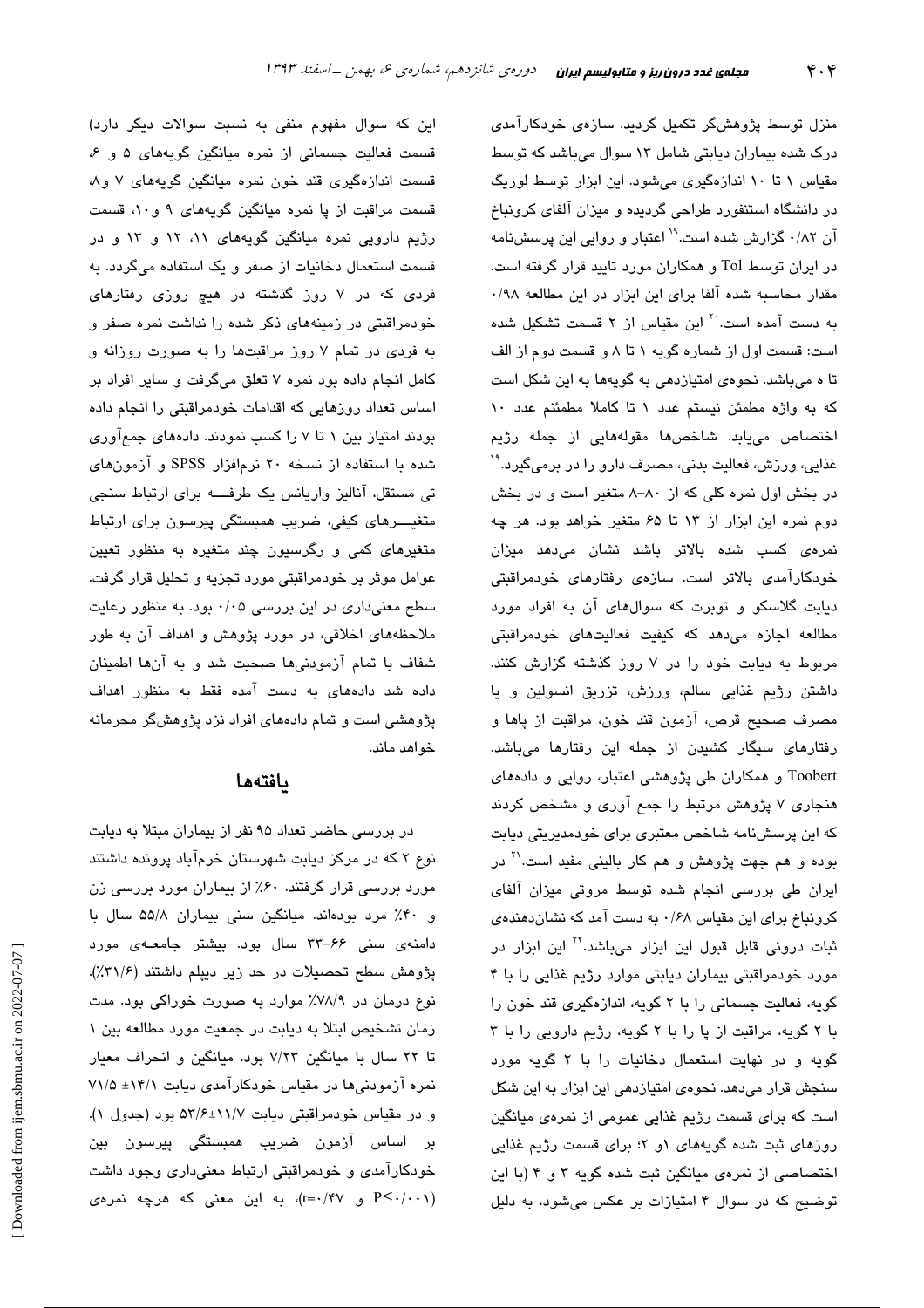خود افزايش مي يافت.

متغیرهای زمینهای فراوانی (درصد) خودکار آمد*ی* خودمراقبتى مقدار P میانگین±انحراف معیار مقدار P $^*$ P .<br>میانگین±انحراف معیار جنس  $VT/\Upsilon \pm \Upsilon/\Upsilon$  $\Delta Y/Y \pm 1.79$  $(\frac{1}{2})^2$ زن  $.198V$  $\cdot$ /V مرد  $59/1 \pm 19/7$  $\Delta \mathfrak{r}/\lambda \pm \lambda \mathfrak{r}$  $(\lambda^* \cdot)$   $\lambda$ سطح تحصيلات  $f \circ \gamma/\gamma \pm 11/\cdot 5$  $Y\Lambda/Y \pm I$  $(\frac{1}{2}(\frac{1}{2}(\frac{1}{2}(\frac{1}{2})))$ بی سواد  $\Delta f/\Delta \pm 11/\Delta$  $\Delta Y/Y \pm Y \cdot /V$  $(\frac{1}{2}\mathcal{F}\mathcal{N}/\mathcal{F})\mathcal{F}$ . زير ديپلم  $\cdot/\cdot\cdot$  $\cdot/\cdot\cdot$  $Q_A/P_{\pm}$  $Y/V$  $\Delta \xi \pm 1.7$  $(\frac{1}{2}(\mathbf{Y}^{\mathbf{r}})^{\mathbf{r}})^{\mathbf{r}}$ ديپلم  $FV/F \pm V1/9$  $(\lambda \setminus \Delta/\Delta) \setminus \Delta$  $8.77 \pm 17/9$ دانشگاهی وضعيت تاهل  $V1 \pm 1 \frac{\mu}{2}$  $(\frac{7}{7})(\frac{1}{7})$  $\Delta \Upsilon / \Upsilon \pm \Upsilon \Upsilon / V$ مجرد  $\cdot/\cdot \varpi$  $\cdot/\cdot$ ۳  $\Lambda$ ۶/۹ $\pm$  · /V  $(\lambda 98/\lambda)98$ متاهل  $FV/Y_{\pm}Y/V$ سابقه خانوادگی  $5Y/Y \pm 5/\Lambda$  $\Delta f/\lambda \pm \lambda \sqrt{P}$  $(\frac{1}{2}00/\lambda)$ ar بلى  $.180$  $\cdot/\Delta$  $54/5 \pm 17/9$  $(\gamma$ ۴۴/۲)۴۲ خىر  $\Delta Y/\Delta \pm Y$ نوع درمان  $81/\tau \pm 8/\tau$  $\Delta\Delta/\Upsilon \pm \Upsilon \cdot /S$  $(\frac{1}{2}V\Lambda)^q)V\Delta$ خوراكى  $.1.79$  $\Delta \cdot / \lambda \pm \Delta / \Lambda$  $\cdot/\cdot \tau$  $YY \pm 11/9$  $(\frac{1}{2}\times\frac{1}{2})$ انسولين  $\Delta \Upsilon / \Lambda \pm \mathcal{F} / \mathcal{F}$  $(\lambda \setminus \lambda/\Delta)$  $\Delta \mathfrak{r}/\mathfrak{r} \pm \mathfrak{r}/\mathfrak{a}$ هردو ابتلا به عوارض  $\Delta Y / f \pm 1.7$  $\Delta Y/\lambda \pm \lambda Y/\Delta$  $(\frac{1}{2})$  (//۶۱/۱)۲۵ بله  $\cdot/\cdot$ ۴  $\cdot$ /۴  $55/5+17/7$  $(\langle \nabla \wedge \wedge \wedge \wedge \vee \cdot \rangle)$  $\Delta f/\lambda \pm 11/\lambda$ خیر ابتلا به بیماری دیگر  $\Delta Y/\lambda \pm \lambda Y/Y$  $Q\Lambda/9\pm9/9$  $(X55/T)QA$ ىلە  $. |.$ ۶  $\cdot/\cdot \wedge$  $81/F \pm 11/9$  $QF/Y \pm YY/A$  $(\angle VY/V)YV$ خیر وخىعيت درآمد  $\Delta \Upsilon / \Delta \pm 1.79$  $\mathfrak{r}_\Lambda/\mathfrak{r}_{\pm}$  \ .  $(\frac{1}{2} \mathbf{Y} \mathbf{Y}) \mathbf{Y} \mathbf{Y}$ پايين  $\Delta V/\Upsilon \pm \Upsilon/\Upsilon$  $QY/9 \pm 11/Y$  $(\frac{1}{2}F(Y|Y))$ . متو سط  $.49$  $\cdot/\cdot\cdot$  $Q(1+1)/1$  $81/\lambda \pm 14$  $(\frac{1}{2}\times\frac{1}{2})$ خوب  $9.74 \pm 0.07$  $5Y/V$  $(\frac{1}{2}\frac{1}{2})$ عالى

جدول ١- توزيع فراواني ويژگيهاي جمعيت شناختي بيماران و ارتباط بين ميانگين نمرات خودكارآمدي و خودمراقبتي آنها با ویژگیهای جمعیت شناختی و ویژگیهای بیماری

\*مقدار P<۰/۰۵ از نظر آماری معنیدار است.

همچنین بر اساس یافتههای آزمون حاضر بین خودکارآمدی با تمام ابعاد خودمراقبتی (رژیم غذایی، فعالیت جسمانی، اندازهگیری قند خون،مراقبت از یا، مصرف دارو) نيز ارتباط معنى،ار وجود داشت. كمترين نمرات خودمراقبتي در حیطهی کنترل قند خون ۲۶±۲۳/۳ و بیشترین نمرات در زمینه مراقبت از یا ۹۰/۹±۱۵/۵ بوده است (جدول ۲). در مقایسهی میانگین نمرات خودمراقبتی و خودکارآم*دی* 

خودکارآمدی بیماران بیشتر بود توانایی آنها در مراقبت از

براساس ویژگیهای فردی بیماران و جنبههای بالینی بیماری یافتههای زیر به دست آمده است: در بررسی سازههای مورد بررسی بر حسب جنس آزمون تی اختلافی را از نظر خودکارآمدی و رفتارهای خودمراقبتی بین دو جنس نشان نداد. بر اساس آزمون همبستگی پیرسون رابطهای بین خودمراقبتی با سن و مدت ابتلا به دیابت مشاهده نشد (به ترتيب 2\1\r=-1 و 1\r=-\/٢٣\r}. r =- 1 و P=٠/۶٧].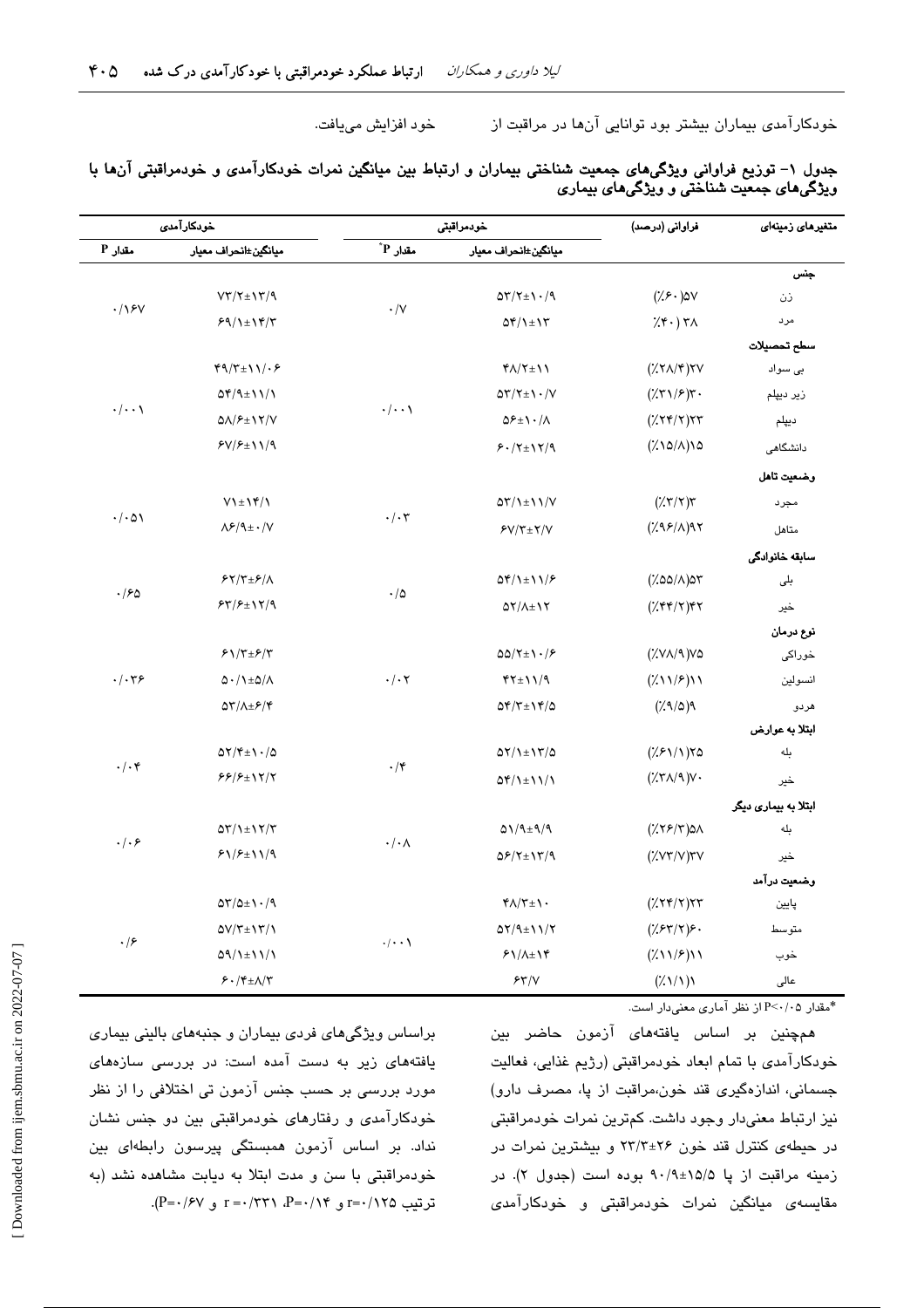| ابعاد مختلف خودمراقبتى | ْمقادير                   | آزمون همبستگي پيرسون |                            |
|------------------------|---------------------------|----------------------|----------------------------|
|                        |                           | r                    |                            |
| رژیم غذایی             | $Y9/Y \pm YY/Y$           | $\cdot$ /۴۷۵         | $\cdot/\cdot\cdot$         |
| فعالیت جسمانی          | $\Gamma$ 9± $\Gamma$ ۵/۱  | $\cdot$ /۴۳۹         | $\cdot/\cdot$              |
| مراقبت از پا           | $9.79 \pm 10/0$           | $\cdot$ /۲۵۱         | $\cdot/\cdot$ $\mathsf{y}$ |
| كنترل قند خون          | $\tau\tau/\tau_{\pm}\tau$ | $\cdot$ /۲۳۱         | $\cdot/\cdot$              |
| مصرف دارو              | $57/5$ + $19/7$           | .788                 | $\cdot/\cdot\cdot\cdot$    |

 $\Delta \Upsilon / {\mathit{F}} \pm \Upsilon \Upsilon / V$ 

جدول ۲– نمرات ابعاد خودمراقبتی و ارتباط آن با خودکارآمدی درک شده

در به صورت مبانگین±انحراف معیار بیان شده است، †مقدار ۲۰/۰۵ از نظر آماری معنیدار است.

همچنین بر اســاس یافتههـای این آزمـون بیـــن خودکارآمدی با (سن ٣٣١/٣٣١ و P=٠/١۵) و خودکار آمدی با مدت ابتلا به دیابت نیز رابطهای وجود نداشت (٢٥٣/٣=r P=۰/۰۸). در بررسی ارتباط سایر متغیرها با وضعیت خودمراقبتی و خودکارآمدی بیماران بر اساس یافتههای آزمون آنالیز واریانس یک طرف مشاهده گردید که در افراد مورد مطالعه، بین تحصیلات، تاهل و نوع درمان با وضعیت خودمراقبتی و خودکارآمدی ارتباط معنیدار وجود داشت (P<۰/۰۵). به این صورت که میانگین نمره خودمراقبتی در بیماران متاهل و کسانی که تحت درمان با دارو بودهاند بیش از سایر افراد بود. اما بیمارانی که سابقهی خانوادگی ابتلا به ديابت را داشتند و يا به عوارض ديابت دچار شده بودند و يا بیمارانی که به بیماری دیگری غیر از دیابت مبتلا بودند با افرادی که شرایط یاد شده را نداشتند، از لحاظ وضعیت خودمراقبتــــی و خودکارآمــــدی تفاوتــــی نداشتند. بین

خودمراقبتی و سطح درآمد نیز ارتباط معنیدار وجود داشت (P<۰/۰۰۱) ولی ارتباطی بین خودکارآمدی و سطح درآمد مشاهده نشد (۶/۰=P)(جدول۱). یافتههای بررسی حاضر نشان داد وضعیت تاهل، نوع درمـان، تحصیلات و خودکارآمدی هم با خودمراقبتی و هم با خودکارآمدی رابطه معنیدار دارند. توان پیشگویی کنندگی در این مطالعه ۵۴/۲٪ بود. مدل رگرسبون چند متغیره، متغیرهای اثرگذار بر خودکارآمدی تعدیل شـــده برای سایر متغیرها، شامل متغیرهای خودمراقبتی (۶۴۵/۲۴۵ و P=۰/۰۰۱) نوع درمان  $(P=-(\cdot \tau)$  ی  $P=-(\cdot \tau)$ ، تاهل  $(1-\beta)$  ی  $(1-\tau)$  ی  $(1-\tau)$  $\beta = \cdot$  (۲۱۶)\*=( $\beta = \frac{1}{2}$ ) بود. سایر متغیرهای استفاده شده در این بررسی، در مرحلهی اول آزمونها ارتباط معنی داری را نشان ندادند تا در رگرسیون به کار گرفته شوند. (جدول ۳)

 $.705$ 

 $\cdot/\cdot\cdot$ 

| متغیرهای مستقل | اجزای متغیر      | β                        | فاصله اطمينان                                         | مقدار P $^*$             |
|----------------|------------------|--------------------------|-------------------------------------------------------|--------------------------|
| خودمراقبتى     | -                | $\cdot$ /٣۴۵             | $\sqrt{\cdot\mathcal{F}-\mathcal{N}\cdot\mathcal{V}}$ | $\cdot/\cdot\cdot$       |
|                | خوراکی (رفرنس)   | $\qquad \qquad =$        | $\qquad \qquad \blacksquare$                          | $\overline{\phantom{a}}$ |
| نوع درمان      | انسولين          | $\cdot$ /۲۷۷             | $Y/YY-Y/YP$                                           | $\cdot/\cdot\cdot$       |
|                | هردو             | .779                     | $1/\cdot$ ۴-1/91                                      | $\cdot/\cdot\cdot$       |
| وضعيت تاهل     | متاهل (رفرنس)    | $\overline{\phantom{a}}$ | $\overline{\phantom{a}}$                              | $\sim$                   |
|                | مجرد             | .719.                    | $.18 - .199$                                          | $\cdot/\cdot$ ۴۱         |
| تحصيلات        | دانشگاهی (رفرنس) | $\overline{\phantom{a}}$ | $\overline{\phantom{a}}$                              | $\overline{\phantom{a}}$ |
|                | بىسواد           | .7119                    | $\cdot$ /0۲-1/۳۳                                      | $\cdot/\tau \cdot \cdot$ |
|                | زيرديپلم         | $\cdot$ /٣١۶             | $.70 - .798$                                          | $\cdot$ / $\cdot$ 09     |
|                | ديپلم            | $\cdot$ /1VQ             | $1/1 - YV/Y$                                          | $\cdot/\cdot$ $\tau\tau$ |

\*مقدار ۶</۰->P از نظر آماری معنیدار است.

نمرہ کلی خودمراقبتی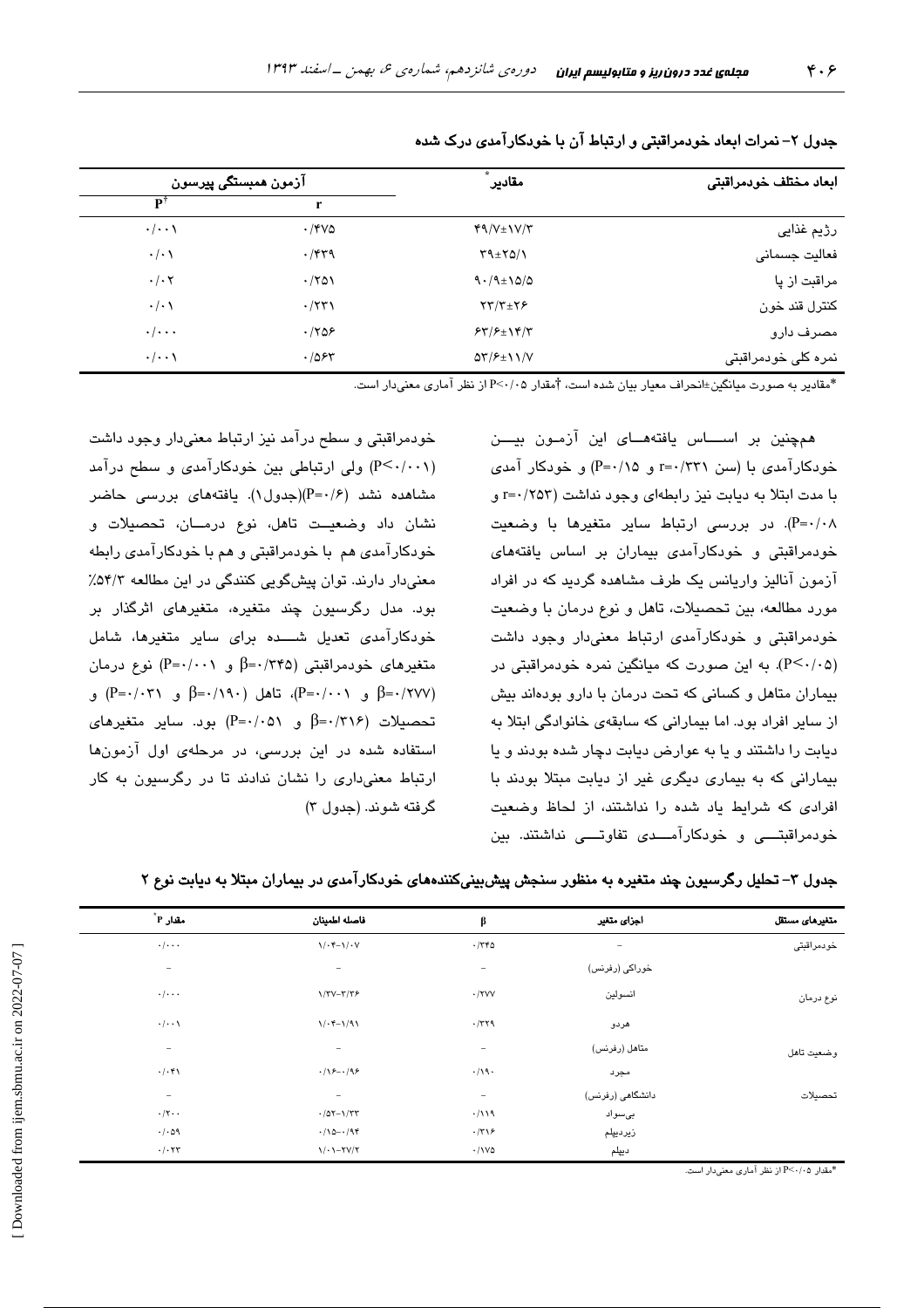#### بحث

پژوهش حاضر با هدف ارزیابی وضعیت خودمراقبتی و ارتباط آن با خودکارآمدی درک شده در بیماران مبتلا به دیابت نوع ۲ شهر خرمآباد انجام شد. یافتههای پژوهش نشان داد به طور کلی وضعیت خودمراقبتی در بیماران در سطح مطلوب میباشد. در مطالعهی مروتی در یزد نیز عملکرد خودمراقبتی در سطح مطلوبی بـوده و ۶۲/۷۹٪ بیماران رفتارهای بیماران رفتارهای خودمراقبتی را انجام مے دادهاند. ۲۳

یافتههای پژوهش حاضر حاکی از همبستگی مثبت معنی دار بین میانگین نمره خودکارآمدی با میانگین نمره خودمراقبتی بود. یافتههای بسیاری از بررسیها با یافتهی حاضر همخوانی دارد. در پژوهش باندز<sup>ا</sup> و همکاران در بیماران مبتلا به دیابت آمریکایی رابطه معنیدار و مستقیمی بین خودکارآم*دی* فرد*ی* و خودمراقبتی به دست آمد.<sup>۲۴</sup> مطالعهی هنا<sup>ة</sup> با استفـاده از سازههای نظریههای مختلف نشان میدهد اثر خودکارآمدی بر خودمراقبتی دیابت از سایر عوامل روانی ـ اجتماعی قویتر است.<sup>۲۵</sup> مطالعهی شکیبازاده و همکاران نشان داد خودکارآمدی ارتباط مستقیم و معنى دارى با خودمراقبتى دارد و ۵٪ از تغييرات مربوط به خودمراقبتی، به واسطه خودکارآمدی و موانع درک شده قابل تبیین بود.<sup>۲۶</sup> در پژوهش دیدارلو که عوامل تاثیرگذار بر رفتارهای خودمراقبتی زنان دیابتی را با کاربرد نظریهی عمل منطقی توسعه یافته بررسی نموده، خودکارآمدی درک شده قویترین و موثرترین عامل برای قصد به انجام رفتار خودمراقبتي شناخته شد كه هم به صورت مستقيم و هم به صورت غير مستقيم رفتــــار خودمراقبتي را تحت تاثير قرار داد.<sup>۱۵</sup> همبستگی قوی بین خودکارآمدی و خودمراقبتی در پژوهشهای متعدد دیگری از جمله مطالعه ال ـ کاوالده<sup>نن</sup> و همکاران به اثبات رسیده است<sup>۲۷،۲۸</sup> میتوان این رابطه را اینگونه توجیه نمود که افراد با خودکارآم*دی* بالاتر هدفهای بالاتری را برای خود در نظر میگیرند در انتظار پیامدهای بهتری هستند، موانسع و مشکلات سرراه خودمدیریتی را چالشهای فایق آمدنی میبینند و بنابراین بیشتر به خودمراقبتی اقدام میکنند. البته در این بین

- i Bonds
- ii Hnna

بررسیهای اندکی نیز هیچ ارتباطی را بین خودکارآمدی و خودمراقبتی نشان ندادند. چلیبوی<sup>٬</sup> و همکاران در بررس*ی* حمات اجتماعی، خودکارآمدی و رفتارهای خودمراقبتی هیچ ارتباط معنیداری بین خودکارآمــدی و خودمراقبتــی مشاهده نکردند. `` یافتههای گیلیبراند` و همکاران نیز ارتباط معنی داری را بین این دو متغیر نشان ندادند.<sup>۲۹</sup> به نظر میرسد تفاوتی که در یافتههای این بررسیها وجود دارد به دلیل استفاده از ابزارهای سنجش متفاوت، انتخاب متغیرهای یبامد متفاوت و جامعه پژوهش متفاوت با فرهنگ خاص ىاشد.

در پژوهش حاضر بین خودکارآمدی با تمام ابعاد خودمراقبتی رابطهی معنیدار وجود داشت. این یافته با ادبیات پژوهشی این حوزه همسو میباشد. وین<sup>ن</sup> و همکاران در یک مطالعهی مقطعی، ۱۳۸ بیمار مبتلا به دیابت نوع ۲ را که بالای ۵۵ سال سن داشتند را با هدف ارزبانی ارتباط بین حمایت خانوادگی و عوامل روانسی ـ اجتماعی دیگــری مانند خودکارآمدی و موانع درک شده با رفتارهای خودمراقبتی را مورد دررسی قرار دادند. یافتههای پژوهش آنها نشان داد سطح بالاتری از خودکارآمدی درک شده با سطح بالاتری از رعـايت رژيـم غذايـي و و فعـاليت فيزيكـي و به طـور كلي فعالیتهــای خودمـــراقبتــی همــراه است. به مطالعـات دومیز<sup>ü</sup>" و همکــاران بیانگر نقش اصلی خودکارآمدی در كنتـــــــرل وزن بود.<sup>\"</sup> در مطالعــــــــه آلتو.'''' و همكـــــاران خودکارآمدی بیشترین ارتباط را با خودپایشی قند خون داشت.<sup>۳۲</sup>

در پژوهش حاضر آزمودنیها درک خودکارآمدی کمتری در رفتارهای مربوط به خودپایشی قند خون داشتند. این یافته با یافتههای بررسی جردن<sup>«</sup> و همکاران همسو میباشد.<sup>۳</sup> میتوان این گونه استدلال کرد که خودپایش*ی* قنــد خون مستلزم داشتن آگاهیِها، مهارتها و منابع مختلفی است. بیمار باید زمان و چگونگی انجام خودپایشی را بداند، مهارت اندازهگیری قند خون و در نهایت امکانات انجام آن را داشته باشد. به دلیل این که فراهم کردن تمام این ملزومات تا حدودی سخت است، درک خودکارآمدی بیماران در این زمینه کاهش می یابد.

iv - Chlebowy v - Gillibrand vi - Wen vii - Dommez viii - Aalto ix - Jordan

iii - Al-kawaldeh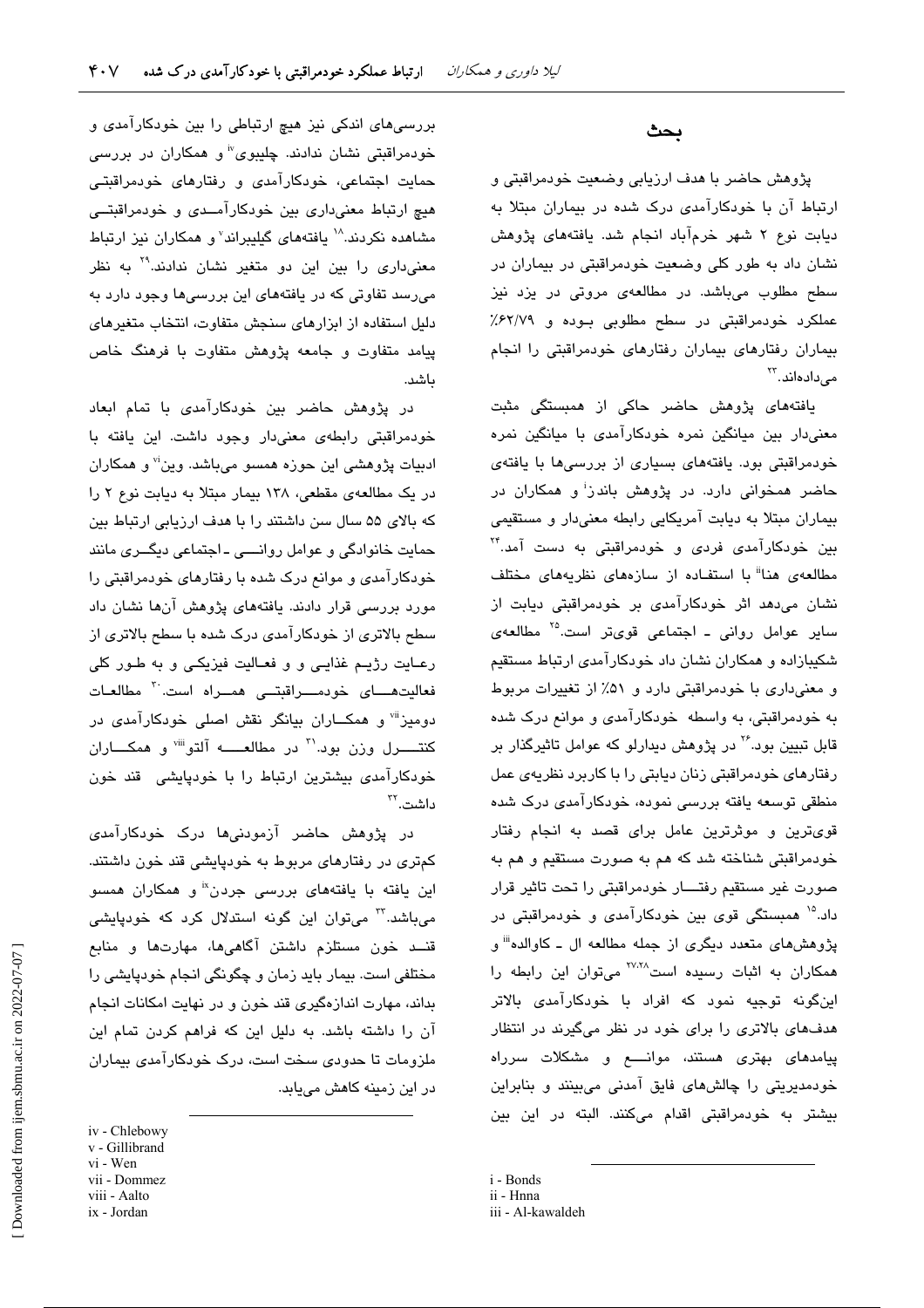در میان رفتارهای مختلف خودمراقبتی دیابت، اعتقاد آزمودنیها به مراقبت از پاها در بیشترین میزان بود. در مطالعهی مروتی نیز میزان پالایی از خودکارآمدی درک شده در ارتباط با کنترل هر روزهي پاها از نظر زخم و يا تاول مشاهده شد.<sup>۲۲</sup> به نظر می٫رسد ساده و کم هزینه بودن مراقبت از یاها در افزایش درک خودکارامدی بیماران در این زمينه بيتاثير نيست.

در پژوهش حاضر خودکارآمدی درک شده با میزان سواد همستگی مستقدم و معنیدار داشت. مطالعهی آزبورن<sup>:</sup> و همکاران با هدف بررسی ارتباط خودکارآمدی و سواد بهداشتی و تاثیر آن در کنترل دیابت انجام شد. یافتهها نشان داد که افزایش خودکارآمدی مرتبط یا دیایت یا کاهش HbA1C با افزایش سواد بهداشتی بیماران ارتباط دارد. سواد بهداشتی و کسب مهارت در انجام با مهارت رفتارهای خودمراقبتی یا خودکارآمدی بالا ارتباط دارد و خودکارآمدی بالاتر با کنترل بهتر همراه است.<sup>۳۴</sup>

یافتههای مطالعهی حاضر تفاوت معنی،داری را در خودکارآمدی درک شده در اساس جنست نشان نداد. این یافته با مطالعه چلیبوی<sup>ة</sup> همسو میباشد.<sup>۳۵</sup> در مطالعهی Padgett و همکاران و چیرینگتون" که با پژوهش حاضر .<br>ناهمسو می،باشد سطح خودکارآمدی در مردان را بالاتر از زنان بوده است. <sup>۲۶٬۳۷</sup>

در بررسی حاضر ارتباطی بین سن با خودکارآمدی و خودمراقبتی یافت نشد. یافتههای پژوهــش مونتاگ<sup>ة</sup> و همکاران با مطالعهی حاضر هم خوانی دارد. در این مطالعه تفاوت معنیداری در نمره خودکارآمدی در میان زنان آفریقایی ــ آمریکایی گروههای سنی مختلف مشاهده نشد.^″ ناهمسو با این بررسیها، ویجمان<sup>٬</sup> و همکاران دریافتند افراد در سنین بالا اطمینان بیشتری به کارآمدی خود در رعایت رفتارهای خودمراقبتی به ویژه رعایت رژیم غذایی دارند\*۲ اما در مطالعهی پاجت<sup>۷</sup>ٔ خودکارآمدی درک شده در افراد جوان بیشتر بود.<sup>۳۶</sup>

وضعیت خودمراقبتی در بیماران با درآمد خوب و عالی بهتر بوده است. این یافته با یافتههای پژوهش بران" و

- i Osborn
- ii Chlebowy
- iii Cherrington
- iv Montague v - Weijman
- vi Padgett
- vii Brown

همکاران در این زمینه همسو میباشد که دریافتند درآمد اندک یا نبود درآمد فرآیند خودمراقبتی را با مشکلات جدی مواجه میسازند و پرخورداری از درآمد پالاتر امکان انجام رفتارهای مراقبت از خود را در فرآیندهای درمانی بالاتر مے برد. `\*

پژوهش حاضر یا محدودیتهایی نیز همراه بوده که از آن جمله میتوان به موارد زیر اشاره کرد: از آنجا که آزمودنیها در این مطالعه از بین مراجعهکنندگان به درمانگاه دیایت انتخاب شدند، بنابراین سوگیری داوطلب ممکن است وجود داشته باشد. با توجه به محدود بودن جامعهی پژوهش به مراجعین این مرکز تعمیم یافتهها نیز باید با احتیاط صورت گیرد. از سوی دیگر در این پررسی دادهها به صورت خودگزارشدهی جمعآوری شدند، بنابراین ممکن است عملكرد واقعى افراد را منعكس نكند. اما با عنايت به محدودیتهای باد شده در این پژوهش، بافتههای بررسی حاضر شواهدی را دال بر اهمیت و اثر پیشگوییکنندهی خودکارآمدی در عملکرد خودمراقبتی بیماران دیابتی تبیین می:نماید. دست اندرکاران پهداشت می:توانند پر اساس یافتههای بررسی حاضر، برنامههای مداخلهای موثرتری را طراحی نمایند و دادههای مرتبط با درمان را در قالب گروههای خودیاری به منظور تسهیل رفتار خودمراقبتی برای این بیماران فراهم نمایند.

با توجه به یافتههای پژوهش حاضر که به منظور بررسی ارتباط بین خودکارآمدی درک شده و خودمراقبتی در بیماران مبتلا به دیابت نوع ۲ انجام شد، میتوان نتیجهگیر*ی* نمود بین خودکارامدی درک شده با عملکرد خودمراقبتی یک همبستگی مثبت وجود دارد. به طور کلی در روند درمان بیماریهای مزمن مانند دیابت خودمراقبتی اهمیت فراوان دارد و انتظار میرود بخش عمدهای از روند درمان را خود بیماران بر عهده بگیرند. خودکارآمدی به عنوان یکی از مهمترین تعیینکنندهی رفتارهای خودمراقبتی در اشخاص دیابتی از اهمیت زیادی برخوردار است. از سوی دیگــر در مقابـــل ویژگیهــــای شخصیتی ثابت، خودکارآمدی باوری پویا و قابل تغییر است و ممکن است با مداخلات رفتاری تغییر یابد. بنابراین در فرآینـــد تغییر رفتار خودمراقبتی در بیماران مبتلا به دیابت ارتقای خودکارآمدی بسیار حایز اهمیت است و باید در برنامههای آموزشی بر آن تاکید خاصی گردد.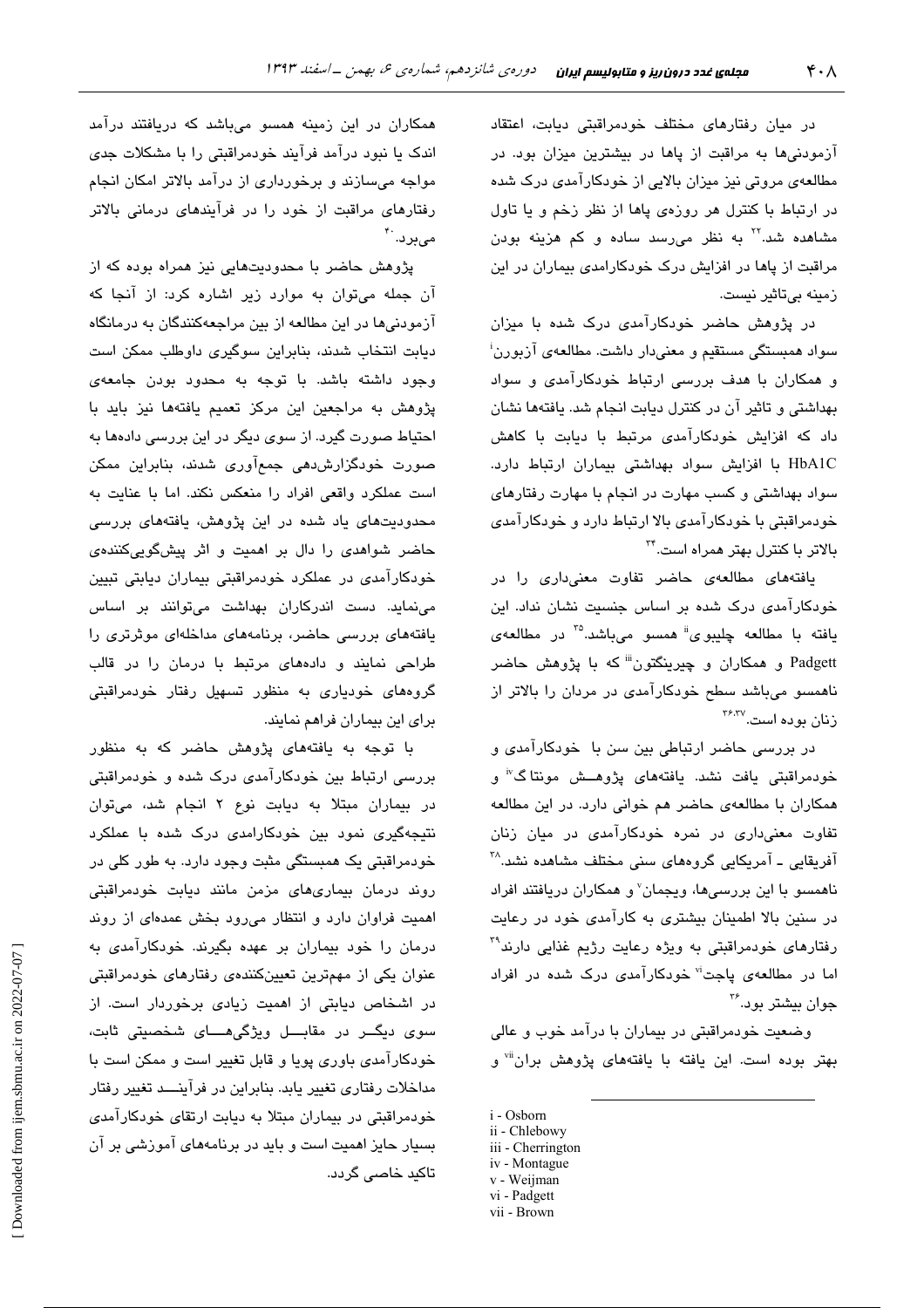اصفهان، مسئولین و کارکنان مرکز دیابت شهرستان خرم۱باد و کلیه بیمارانی که در به انجام رساندن این پژوهش یاری رساند<mark>هاند</mark> صمیمانه قدردانی میشود.

#### **References**

- 1. Ahmadi A, Hasanzadeh J, Rajaefard A. Metabolic control and care assessment in patient with type 2 diabtes in Chaharmahal and Bakhtiyari Pronince 2008. Iranian Journal of Endocrinology and Metabolism 2009; 11: 33-9. [Farsi]
- 2. Roglic G, Unwin N, Bennett PH, Mathers C, Tuomilehto, Nag S, et al. The burden of mortality attribute to diabetes, realistic estimates for the year 2000, diabetes care 2005; 28: 2130-5.
- 3. IDF Diabetes Atlas Sixth Edition Update, International Diabetes Federation 2014 Available from: URL: http://www.idf.org/worlddiabetesday/toolkit/gp/factsfigures.
- 4. Shirinzadeh M, Shakerhosseini R, Hoshiyar rad A. Nutritional value assessment and adequacy of dietary intake in type 2 diabetic patients. Iranian Journal of Endocrinology and Metabolism 2009; 11: 25-32. [Farsi]
- 5. Shakibazadeh E. The relationship between self patient with type  $\Pi$  diabetes. Journal Hayat 2009; 15: 69-78. [Farsi]
- 6. Vasli P, Eshghbaz F. Survey condition regarding self caring of children suffering from diabetes type I and it's relation with family reaction. Iranian Journal of Endocrinology and Metabolism 2009; 19: 38-44.[Farsi]
- 7. Amini M, Khadivi R, Haghighi S. Costs of type 2 Diabetes in Isfahan – Iran in 1998. Iranian Journal of Endocrinology and Metabolism 2002; 4: 97-104. [Farsi]
- 8. Knowler W, Barrtt-connor E, Fower S, Humman R, lachin J, Walker E. Reduction in the incidence of type diabetes with lifestyle intervention or metformin. N Engl J Med 2002; 346: 393-403.
- 9. Heisler M, Smith DM, Hayward RA, Krein SL, Kerr EA. How well do patients' assessments of their diabetes self-management correlate with actual glycemic control and receipt of recommended diabetes services? Diabetes Care 2003; 26: 738-43.
- 10. Rubin RR, Peyrot M, Saudek CD. Differential effect of diabetes education on self-regulation and life-style behaviors. Diabetes Care 1991; 14: 335-8.
- 11. Mahmoodi A. Effects of self care planning on reduction of A1C hemoglobin in adults with diabetes mellitus Medical Science Journal of Islamic Azad University, Tehran Medical Branch 2006; 16: 171-6. [Farsi]
- 12. Lee HJ, Park KY,Park HS. Self-care activity, metabolic control and cardiovascular risk factors in accordance with the levels of depression of clients with type 2 diabetes mellitus. Taehan Kanho Hakhoe Chi 2005; 35: 283-91.
- 13. Rahimian Boogar I. Effects of Sociostructural determinants and participative Decision making in diabetes selfmanagement: Concideration in moderator role of patient's beliefs system) Iran J Public Health 2013; 42: 280- 92. [Farsi]
- 14. Bandura A. Self efficacy mechanism in human agency. The American Psychologist 1982; 37: 122-47.
- 15. Didarlo AR, Shojaei Zadeh D, Eftekhar Ardebili H. Factors affecting self-care behaviors in women with diabetes attending diabetes clinics Khoy developed bas-

<mark>سپاسگزاری</mark>: پژوهش حاضر برگرفته از پایاننامه کارشناس*ی* ارشد مصوب دانشگاه علوم پزشکی اصفهان به شماره ۳۹۱۴۴۵ است. به این وسیله از معاونت پژوهشی دانشگاه علوم پزشکی

ed on the theory of rational action. Journal of the Faculty of Health and Medical Research Institute, 2011; 9: 79- 82.[Farsi]

- 16. Campbell L, Keefe F, McKee DC, Edwards CL, Herman SH, Johnson LE, et al. Prostate cancer in African Americans: relationship of patient and partner self-efficacy to qulity of life. J Pain Symptom Manage 2004; 28: 433- 44.
- 17. Millelton J,Tran Y, Craige A. Relationship beetwen quality of life self-efficay in persons with spinal cord injuries. Arch Phys Med Rehabil 2007; 88: 1643-8.
- 18. Chlebowy DO, Garvin BJ. Social support, self efficacy and outcome exeptions: impact on self care behaviors and glycemic control in Caucasian and African American adults with type 2 diabetes. Diabetes Educ 2006; 32: 777-86.
- 19. Lorig K. Stanford Self-Efficacy for Diabetes: Stanford Patient Education Research Center. Available from: URL: http://patienteducation.stanford.edu/research/diabscales.htm
- 20. Tol A, Sharifirad Gh, Eslami A, Hojaeizadeh D, Alhani F, Mohajeritehrani M. Analysis of Some Predicting Fact ors of Quality of Life among Patients with Type 2 Diabetes. Journal of Health System Research 2011; 7: 829- 36.
- 21. Toobert S, Hampson SE, Glascow RE. The Summary of diabetes self-care activities measure: results from 7 studies and a revised scale. Diabetes Care 2000; 23: 943-50.
- 22. MorowatiSharifabad M, Rouhani Tonekaboni N. Perceived self-efficacy in self-care behaviors among diabetic patients referring to Yazd Diabetes Research Center. Journal of Birjand University of Medical Sciences 2009; 15: 91-9. [Farsi]
- 23. Morowti Sharifabad MA, Rohani Tonekaboni N. The Relationship between Percived Benefit /Barriers of Self-Care Behaviors and Self- Management in Diabetic Patient. Hayat 2007; 13: 17-27. [Farsi]
- 24. Bonds DE, Camacho F, Bell RA, Duren-Winfield VT, Anderson RT, Goff DC. The association of patient trust and self-care among patients with diabetes mellitus. BMC Fam Pract 2004; 5: 26.
- 25. Hanna H. The influence of self-efficacy and spirituality on self-care behaviors and glycemic control in older African Americans with type 2 diabetes. [Dissertation]. BARRY UNIVERSITY SCHOOL OF NURSING 2006; 182.
- 26. Shakibazadeh E, Rashidian A, Larijani B, Shojaeezadeh D, Forouzanfar MH, Karimi Shahanjarini A. Perceived Barriers and Self-efficacy: Impact on Self-care Behaviors in Adults with Type 2 Diabetes. Hayat 2010; 15: 69- 78. [Farsi]
- 27. Al-Khawaldeh OA, Al-Hassan MA, Froelicher ES Selfefficacy, self-management, and glycemic control in adults with type 2 diabetes mellitus. J Diabetes Complications 2012; 26: 10-6.
- 28. Siebolds M, Gaedeke O, Schwedes U. Selfmonitoring of blood glucose: Psychological aspects relevant to changes in HbA(1c) in type 2 diabetic patients treated with diet or diet plus oral antidiabetic medication. Patient Education and Counseling 2006; 62: 104-10.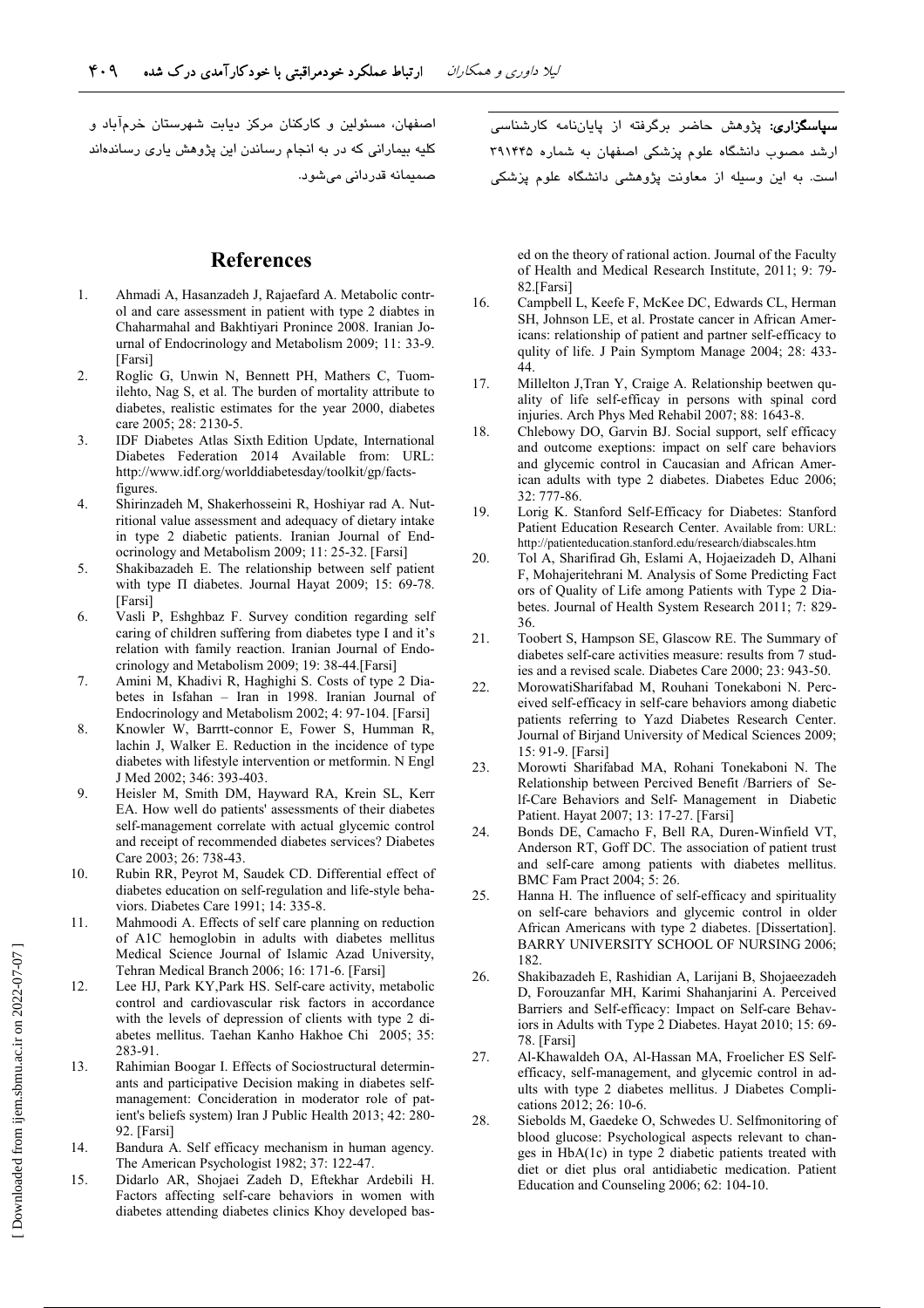- 29. Gillibrand R, Stevenson J. The extended health belief model applied to the experience of diabetes in young people. Br J Health Psychol 2006; 11(Pt 1): 155-69.
- 30. Wen LK, Shepherd MD, Parchman ML. Family support, diet, and exercise among older Mexican Americans with type 2 diabetes. Diabetes Educ 2004; 30: 980-93.
- 31. Bas M, Donmez S. Self-efficacy and restrained eating in relation to weight loss among overweight men and women in Turkey. Appetite 2009; 52: 209-16.
- 32. Aalto AM, Uutela A. Glycemic control, self-care behaviors, and psychosocial factors among insulin treated diabetics: a test of an extended health belief model. Int J Behav Med 1997; 4: 191-214.
- 33. Jordan DN, Jordan JL. Self-care behaviors of Filipino-American adult with type 2 diabetes mellitus. J Diabetes Complication 2010; 24: 250-8.
- 34. Osborn CY, Cavanaugh K, Wallston K, Rothman RL. Self-efficacy links health literacy and Numeracy to gly cemic control. J Health Commun 2010; 15 Suppl 2: 146- 58.
- 35. Chlebowy D, Myers J, Myers A. Socio-Demographic Variables and Self-Efficacy in Caucasian and African

American Adults with Type 2 Diabetes. Southern Nursing Reasearch Society 2010; 10.

- 36. Padgett DK. Correlates of self-efficacy beliefs among patients with non-insulin dependent diabetes mellitus in Zagreb, Yugoslavia. Patient Education and Counseling 1991; 18: 139-47.
- 37. Cherrington A, Wallston KA, Rothman RL. Exploring the relationship between diabetes self-efficacy, depressive symptoms, and glycemic control among men and women with type 2 diabetes. Journal of Behavioral Medicine 2010; 33, 81-9.
- 38. Montague MC, Nicols SA, Dutta AP. Self-management in African American women with diabetes. Diabetes Educator 2005; 31: 700-11.
- 39. Weijman I, Ros WJ, Rutten GE, Schaufeli WB, Sc habracqu MJ, Winnubst JA. The role of work-related and personal factors in diabetes self-management. Patient Education and Counseling 2005; 59: 87-96.
- 40. Brown A, Ettner S, Piette J, Weinberger M, Gregg E Shapiro M, et al. Socioeconomic position and health among persons with diabetes mellitus: a conceptual framework and review of the literature. Epidemiol Rev 2004; 26: 63-77.